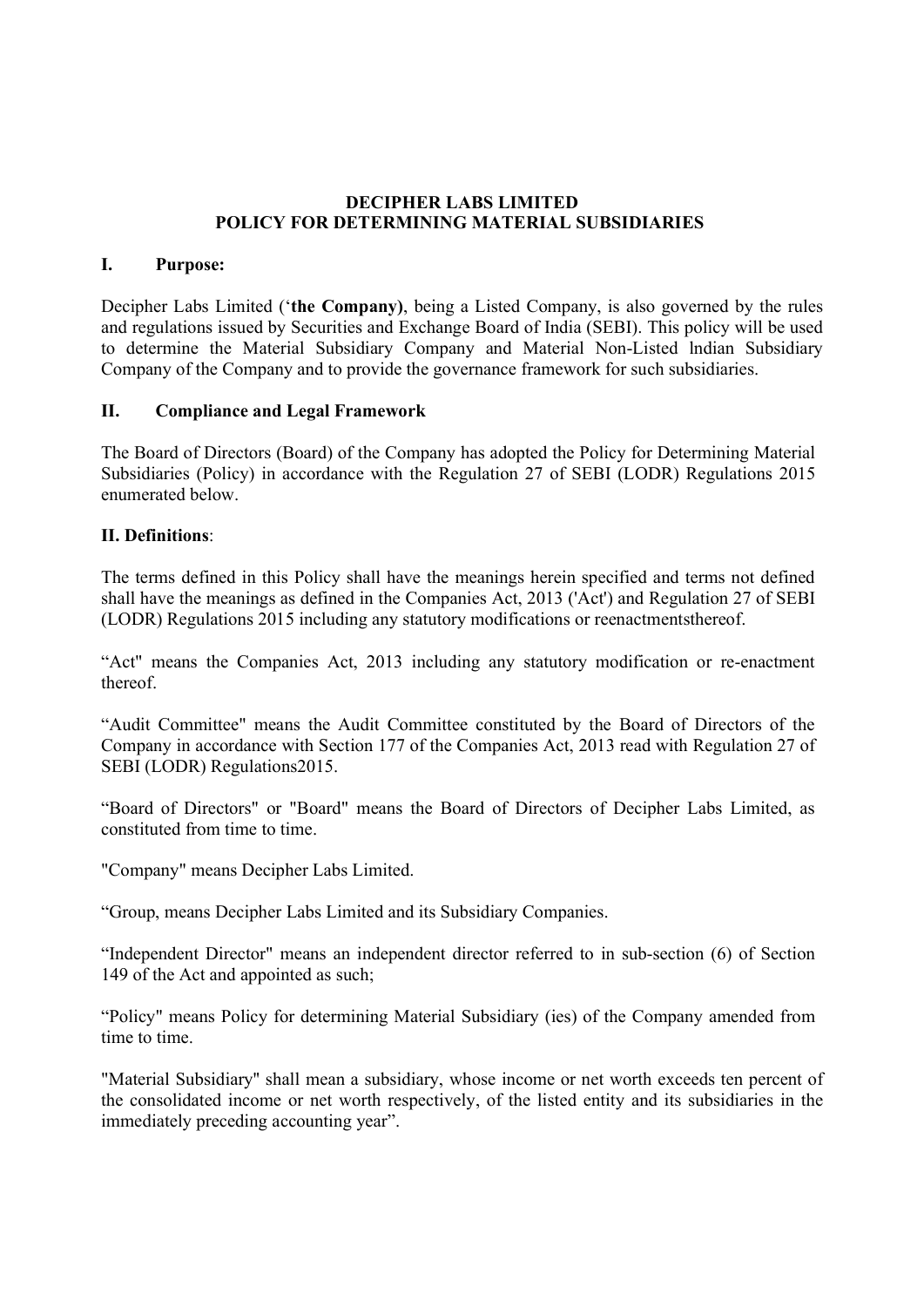"Material Unlisted Indian Subsidiary shall mean an unlisted subsidiary, incorporated in India, whose income or net worth (i.e. paid up capital and free reserves) exceeds ten percent of the consolidated income or net worth respectively, of the Company and its subsidiaries in the immediately preceding accounting year".

"Subsidiary" means a Subsidiary Company as defined in Section 2(87) of the Act.

# lll. Policy and Procedure:

1. The Management will identify the Subsidiary Company(ies) of the Company which fulfils the conditions laid down in Section 2(87) of the Companies Act, 2013 on periodicbasis.

2. The Management will identify amongst the Subsidiary Company(ies), Material Subsidiary (ies), which are, listed or non-listed, and, lndian or non-lndian and will present the details of Material Subsidiary(ies) together with the details of materiality defined therein before the Board and Audit Committee of theBoard.

3. The Audit Committee shall also review the financial statements, in particular, the investments made by the Unlisted SubsidiaryCompany.

4. The minutes of the Board Meetings of the Unlisted Subsidiary Company shall be placed at the Board Meeting of the Company at regular intervals.

5. The Board shall be provided with a statement of all significant transactions and arrangements entered into by the Unlisted Subsidiary Company.

(the term "significant transaction or arrangement" shall mean any individual transaction or arrangement that exceeds or is likely to exceed ten percent of the total revenues or total expenses or total assets or total liabilities, as the case may be, of the unlisted subsidiary for the immediately preceding accounting year)

6. One Independent Director of the Company shall be a Director on the Board of the Material unlisted Indian Subsidiary.

(For the purposes of this provision, the term "material subsidiary" shall mean a subsidiary, whose income or net worth exceeds twenty percent of the consolidated income or net worth respectively, of the listed entity and its subsidiaries in the immediately preceding accounting year.)

7. The Company shall not dispose of shares in Material Subsidiary, which would reduce its shareholding (either on its own or together with other Subsidiaries) to less than or equal to 50% or cease the exercise of control over the Subsidiary without passing a special resolution in its general meeting except in cases where such divestment is made under a scheme of arrangement duly approved by court /Tribunal.

8. Selling, disposing and leasing of assets amounting to more than 2O% of the assets of the Material Subsidiary on an aggregate basis during a financial year shall require prior approval of shareholders by way of special resolution unless the sale / disposal / lease is made under a scheme of arrangement duly approved by a Court /Tribunal or under a resolution plan duly approved under section 31 of the Insolvency Code and such an event is disclosed to the